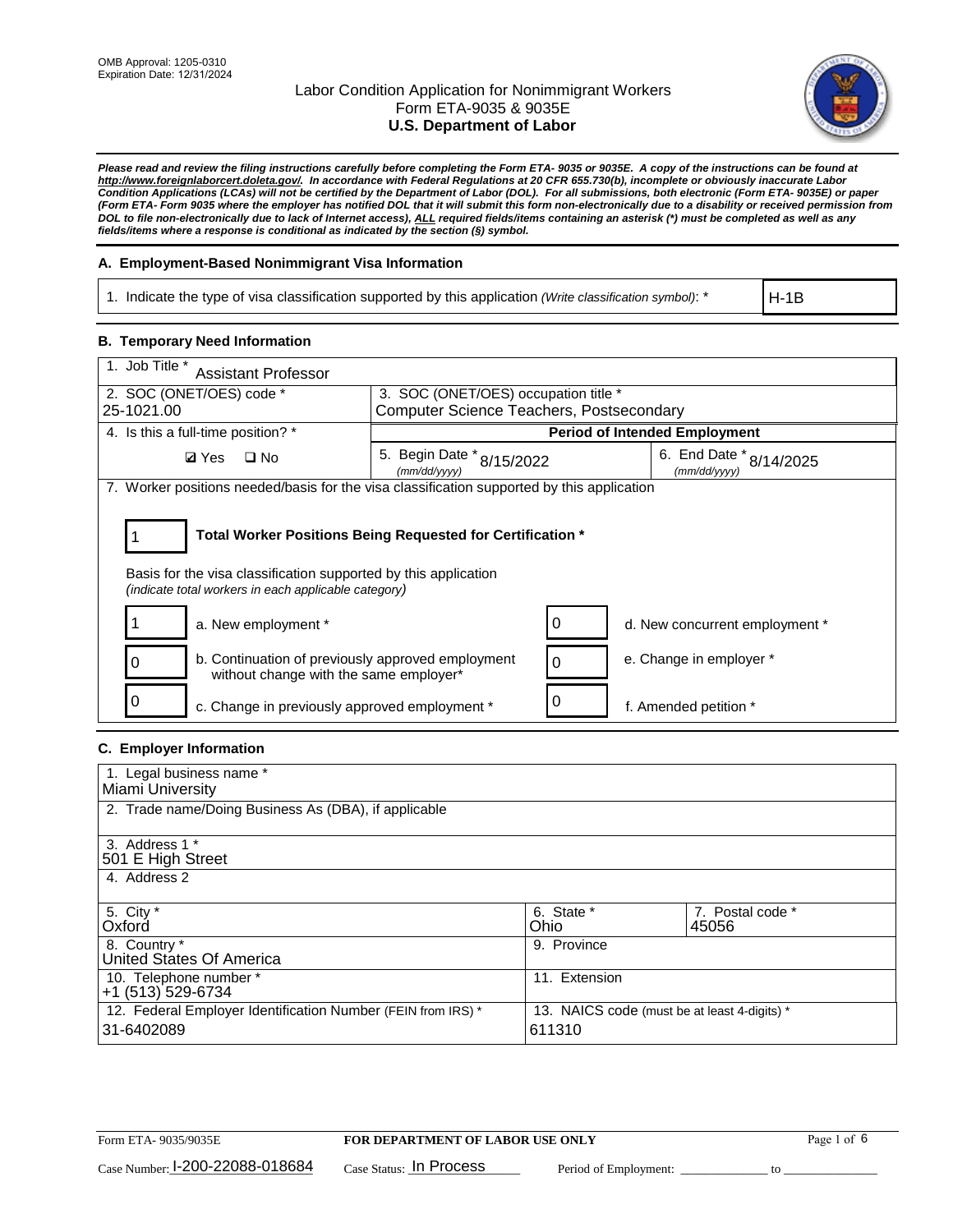

## **D. Employer Point of Contact Information**

**Important Note**: The information contained in this Section must be that of an employee of the employer who is authorized to act on behalf of the employer in labor certification matters. The information in this Section must be different from the agent or attorney information listed in Section E, unless the attorney is an employee of the employer.

| 1. Contact's last (family) name *                       | 2. First (given) name * |                     | 3. Middle name(s)         |
|---------------------------------------------------------|-------------------------|---------------------|---------------------------|
| Smart                                                   | Aimee                   |                     | M                         |
| 4. Contact's job title *<br>Paralegal                   |                         |                     |                           |
| 5. Address 1 *<br>Miami University                      |                         |                     |                           |
| 6. Address 2<br>501 E High Street, 205 B Roudebush Hall |                         |                     |                           |
| 7. City *<br>Oxford                                     |                         | 8. State *<br>Ohio  | 9. Postal code *<br>45056 |
| 10. Country *<br>United States Of America               |                         | 11. Province        |                           |
| 12. Telephone number *                                  | Extension<br>13.        | 14. E-Mail address  |                           |
| +1 (513) 529-6734                                       |                         | smarta2@miamioh.edu |                           |

# **E. Attorney or Agent Information (If applicable)**

**Important Note**: The employer authorizes the attorney or agent identified in this section to act on its behalf in connection with the filing of this application.

| 1. Is the employer represented by an attorney or agent in the filing of this application? *<br>If "Yes," complete the remainder of Section E below. |                         |                                                      |                              |                   |  | $\Box$ No |
|-----------------------------------------------------------------------------------------------------------------------------------------------------|-------------------------|------------------------------------------------------|------------------------------|-------------------|--|-----------|
| 2. Attorney or Agent's last (family) name §                                                                                                         | 3. First (given) name § |                                                      |                              | 4. Middle name(s) |  |           |
| Woodard                                                                                                                                             | John                    |                                                      |                              |                   |  |           |
| 5. Address 1 §<br>501 E High Street                                                                                                                 |                         |                                                      |                              |                   |  |           |
| 6. Address 2                                                                                                                                        |                         |                                                      |                              |                   |  |           |
| 7. City §<br>8. State §<br>9. Postal code §<br>Oxford<br>Ohio<br>45056                                                                              |                         |                                                      |                              |                   |  |           |
| 10. Country §<br>United States Of America                                                                                                           | 11. Province            |                                                      |                              |                   |  |           |
| 12. Telephone number §                                                                                                                              | 13. Extension           | 14. E-Mail address                                   |                              |                   |  |           |
| +1 (513) 529-6734                                                                                                                                   |                         |                                                      | woodarje@miamioh.edu         |                   |  |           |
| 15. Law firm/Business name §                                                                                                                        |                         |                                                      | 16. Law firm/Business FEIN § |                   |  |           |
| Miami University/Office of General Counsel                                                                                                          |                         |                                                      | 31-6402089                   |                   |  |           |
| 17. State Bar number (only if attorney) §                                                                                                           |                         | 18. State of highest court where attorney is in good |                              |                   |  |           |
| 0085959                                                                                                                                             |                         | standing (only if attorney) §<br>Ohio                |                              |                   |  |           |
| 19. Name of the highest State court where attorney is in good standing (only if attorney) §                                                         |                         |                                                      |                              |                   |  |           |
| Supreme Court of Ohio                                                                                                                               |                         |                                                      |                              |                   |  |           |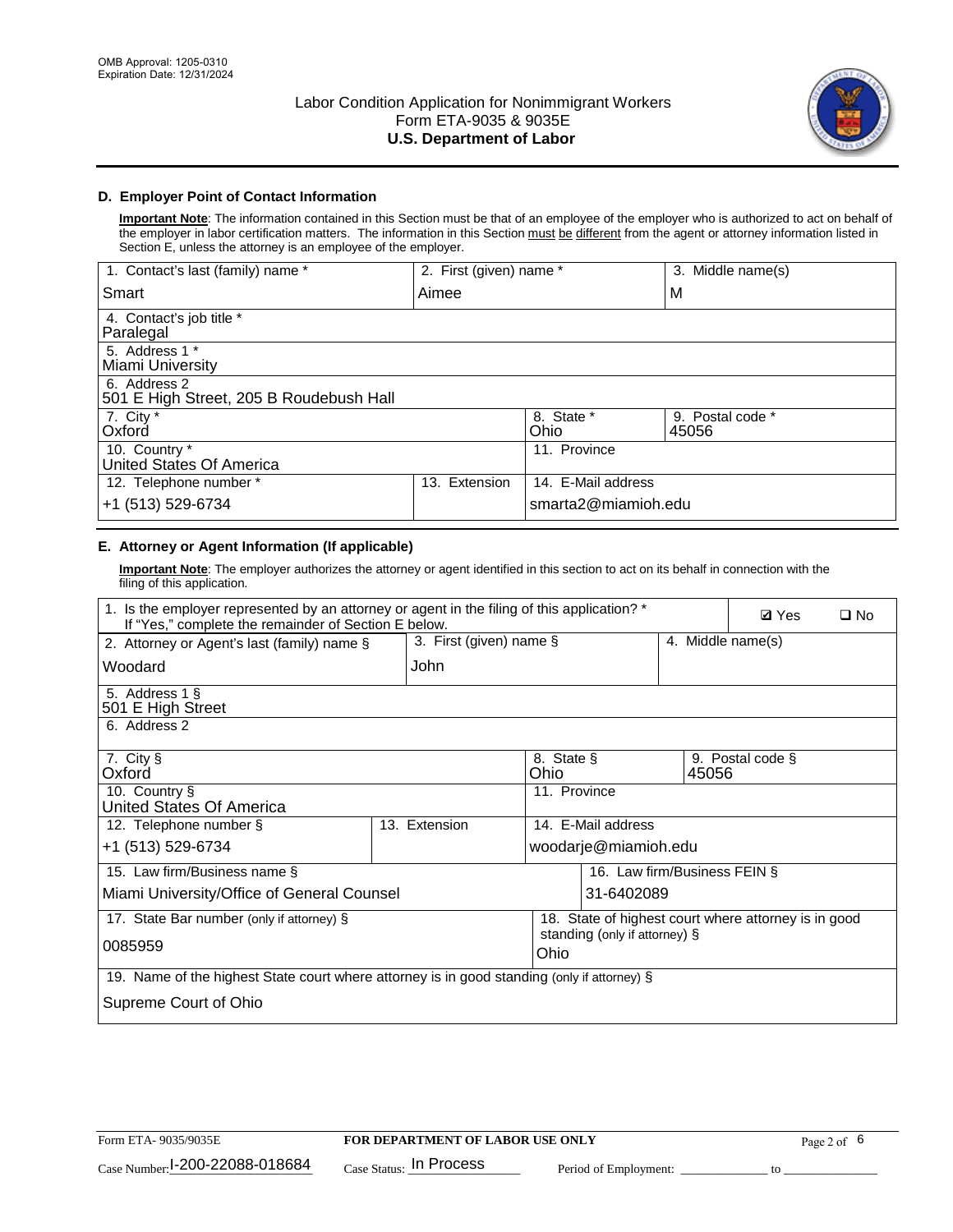

#### **F. Employment and Wage Information**

**Important Note**: The employer must define the intended place(s) of employment with as much geographic specificity as possible. Each intended place(s) of employment listed below must be the worksite or physical location where the work will actually be performed and cannot be a P.O. Box. The employer must identify all intended places of employment, including those of short duration, on the LCA. 20 CFR 655.730(c)(5). If the employer is submitting this form non-electronically and the work is expected to be performed in more than one location, an attachment must be submitted in order to complete this section. An employer has the option to use either a single Form ETA-9035/9035E or multiple forms to disclose all intended places of employment. If the employer has more than ten (10) intended places of employment at the time of filing this application, the employer must file as many additional LCAs as are necessary to list all intended places of employment. See the form instructions for further information about identifying all intended places of employment.

#### a.*Place of Employment Information* 1

|                                                                                                                                | 1. Enter the estimated number of workers that will perform work at this place of employment under<br>the LCA.* |  |                                          |                      |  |             |  |
|--------------------------------------------------------------------------------------------------------------------------------|----------------------------------------------------------------------------------------------------------------|--|------------------------------------------|----------------------|--|-------------|--|
| 2. Indicate whether the worker(s) subject to this LCA will be placed with a secondary entity at this<br>place of employment. * |                                                                                                                |  |                                          |                      |  | <b>Ø</b> No |  |
|                                                                                                                                | 3. If "Yes" to question 2, provide the legal business name of the secondary entity. §                          |  |                                          |                      |  |             |  |
| 4. Address 1 *                                                                                                                 |                                                                                                                |  |                                          |                      |  |             |  |
|                                                                                                                                | Department of Computer and Information Technology                                                              |  |                                          |                      |  |             |  |
| 5. Address 2<br>Miami University                                                                                               |                                                                                                                |  |                                          |                      |  |             |  |
| 6. City $*$<br>Hamilton                                                                                                        |                                                                                                                |  | 7. County *<br><b>Butler</b>             |                      |  |             |  |
|                                                                                                                                | 8. State/District/Territory *                                                                                  |  | 9. Postal code *                         |                      |  |             |  |
| Ohio                                                                                                                           |                                                                                                                |  | 45011                                    |                      |  |             |  |
| 10. Wage Rate Paid to Nonimmigrant Workers *<br>10a. Per: (Choose only one)*                                                   |                                                                                                                |  |                                          |                      |  |             |  |
|                                                                                                                                | From $\frac{1}{3}$ 46530 00 To: $\frac{1}{3}$ 68000 00                                                         |  | □ Hour □ Week □ Bi-Weekly □ Month ☑ Year |                      |  |             |  |
|                                                                                                                                | 11. Prevailing Wage Rate *                                                                                     |  | 11a. Per: (Choose only one)*             |                      |  |             |  |
|                                                                                                                                | $\sin 4653000$                                                                                                 |  | □ Hour □ Week □ Bi-Weekly □ Month ☑ Year |                      |  |             |  |
|                                                                                                                                | Questions 12-14. Identify the source used for the prevailing wage (PW) (check and fully complete only one): *  |  |                                          |                      |  |             |  |
| 12.<br>$\overline{\phantom{0}}$                                                                                                | a. PWD tracking number §<br>A Prevailing Wage Determination (PWD) issued by the Department of Labor            |  |                                          |                      |  |             |  |
| 13.<br>$\blacktriangledown$                                                                                                    | A PW obtained independently from the Occupational Employment Statistics (OES) Program                          |  |                                          |                      |  |             |  |
|                                                                                                                                | a. Wage Level (check one): §                                                                                   |  |                                          | b. Source Year §     |  |             |  |
|                                                                                                                                | ☑ ⊦<br>□⊪<br>$\square$ $\square$<br>$\Box$ IV<br>$\Box$ N/A                                                    |  |                                          | 7/1/2021 - 6/30/2022 |  |             |  |
| 14.                                                                                                                            | A PW obtained using another legitimate source (other than OES) or an independent authoritative source          |  |                                          |                      |  |             |  |
|                                                                                                                                | a. Source Type (check one): §                                                                                  |  |                                          | b. Source Year §     |  |             |  |
|                                                                                                                                | $\Box$ CBA<br>$\Box$ DBA<br>$\square$ SCA<br>$\Box$ Other/ PW Survey                                           |  |                                          |                      |  |             |  |
|                                                                                                                                | c. If responded "Other/ PW Survey" in question 14.a, enter the name of the survey producer or publisher §      |  |                                          |                      |  |             |  |
|                                                                                                                                |                                                                                                                |  |                                          |                      |  |             |  |
|                                                                                                                                | d. If responded "Other/ PW Survey" in question 14.a, enter the title or name of the PW survey §                |  |                                          |                      |  |             |  |
|                                                                                                                                |                                                                                                                |  |                                          |                      |  |             |  |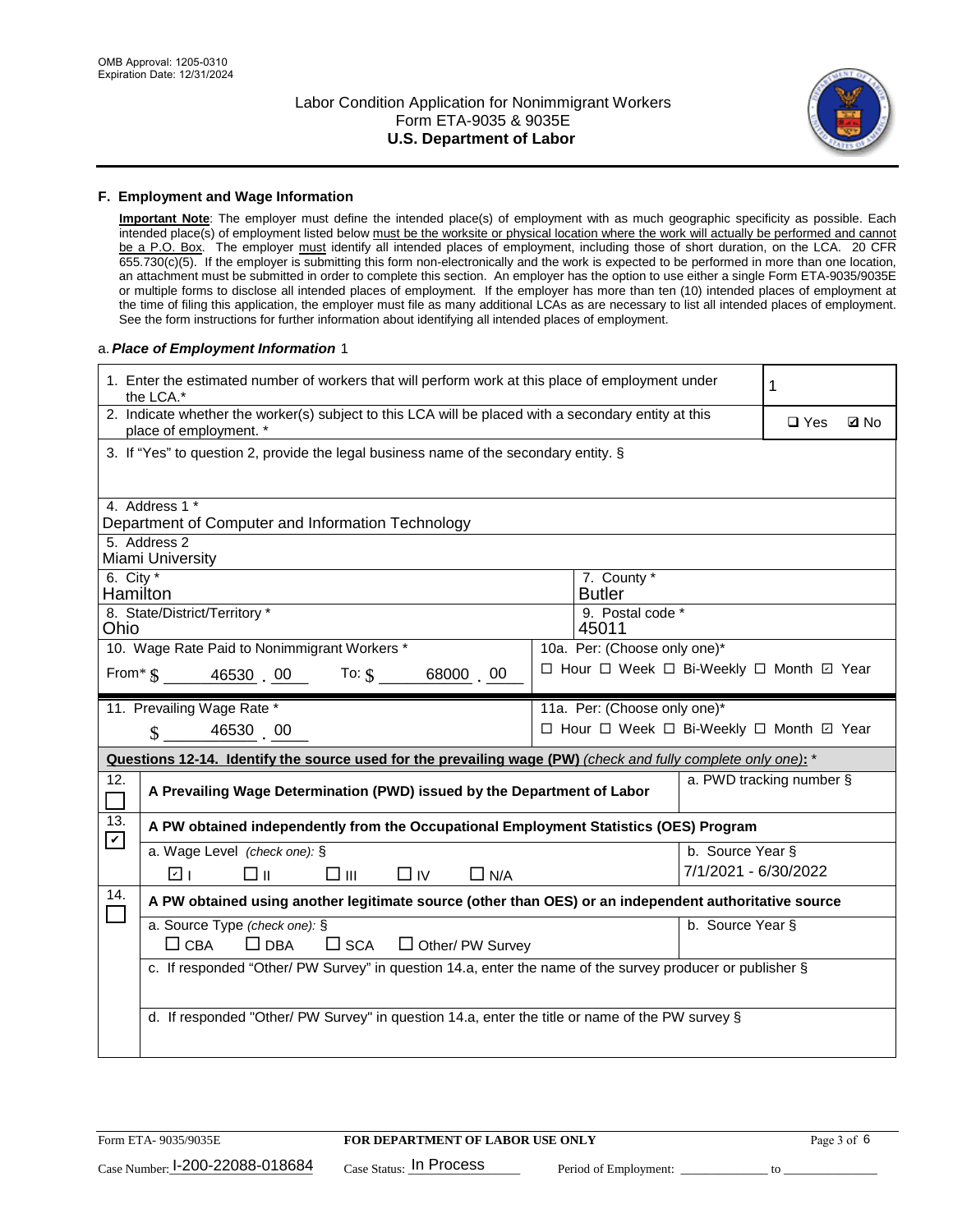

# **G. Employer Labor Condition Statements**

! *Important Note:* In order for your application to be processed, you MUST read Section G of the Form ETA-9035CP - General Instructions for the 9035 & 9035E under the heading "Employer Labor Condition Statements" and agree to all four (4) labor condition statements summarized below:

- (1) **Wages:** The employer shall pay nonimmigrant workers at least the prevailing wage or the employer's actual wage, whichever is higher, and pay for non-productive time. The employer shall offer nonimmigrant workers benefits and eligibility for benefits provided as compensation for services on the same basis as the employer offers to U.S. workers. The employer shall not make deductions to recoup a business expense(s) of the employer including attorney fees and other costs connected to the performance of H-1B, H-1B1, or E-3 program functions which are required to be performed by the employer. This includes expenses related to the preparation and filing of this LCA and related visa petition information. 20 CFR 655.731;
- (2) **Working Conditions:** The employer shall provide working conditions for nonimmigrants which will not adversely affect the working conditions of workers similarly employed. The employer's obligation regarding working conditions shall extend for the duration of the validity period of the certified LCA or the period during which the worker(s) working pursuant to this LCA is employed by the employer, whichever is longer. 20 CFR 655.732;
- (3) **Strike, Lockout, or Work Stoppage:** At the time of filing this LCA, the employer is not involved in a strike, lockout, or work stoppage in the course of a labor dispute in the occupational classification in the area(s) of intended employment. The employer will notify the Department of Labor within 3 days of the occurrence of a strike or lockout in the occupation, and in that event the LCA will not be used to support a petition filing with the U.S. Citizenship and Immigration Services (USCIS) until the DOL Employment and Training Administration (ETA) determines that the strike or lockout has ended. 20 CFR 655.733; and
- (4) **Notice:** Notice of the LCA filing was provided no more than 30 days before the filing of this LCA or will be provided on the day this LCA is filed to the bargaining representative in the occupation and area of intended employment, or if there is no bargaining representative, to workers in the occupation at the place(s) of employment either by electronic or physical posting. This notice was or will be posted for a total period of 10 days, except that if employees are provided individual direct notice by e-mail, notification need only be given once. A copy of the notice documentation will be maintained in the employer's public access file. A copy of this LCA will be provided to each nonimmigrant worker employed pursuant to the LCA. The employer shall, no later than the date the worker(s) report to work at the place(s) of employment, provide a signed copy of the certified LCA to the worker(s) working pursuant to this LCA. 20 CFR 655.734.

1. **I have read and agree to** Labor Condition Statements 1, 2, 3, and 4 above and as fully explained in Section G of the Form ETA-9035CP – General Instructions for the 9035 & 9035E and the Department's regulations at 20 CFR 655 Subpart H. \*

**Ø**Yes ロNo

### **H. Additional Employer Labor Condition Statements –H-1B Employers ONLY**

!**Important Note***:* In order for your H-1B application to be processed, you MUST read Section H – Subsection 1 of the Form ETA 9035CP – General Instructions for the 9035 & 9035E under the heading "Additional Employer Labor Condition Statements" and answer the questions below.

#### *a. Subsection 1*

| 1. At the time of filing this LCA, is the employer H-1B dependent? §                                                                                                                                                                                                    |  |            | ⊡ No      |            |
|-------------------------------------------------------------------------------------------------------------------------------------------------------------------------------------------------------------------------------------------------------------------------|--|------------|-----------|------------|
| 2. At the time of filing this LCA, is the employer a willful violator? $\S$                                                                                                                                                                                             |  | $\Box$ Yes | ⊡ No      |            |
| 3. If "Yes" is marked in questions H.1 and/or H.2, you must answer "Yes" or "No" regarding<br>whether the employer will use this application ONLY to support H-1B petitions or extensions of<br>status for exempt H-1B nonimmigrant workers? §                          |  |            | $\Box$ No |            |
| 4. If "Yes" is marked in question H.3, identify the statutory basis for the<br>$\Box$ \$60,000 or higher annual wage<br>exemption of the H-1B nonimmigrant workers associated with this<br>$\Box$ Master's Degree or higher in related specialty<br>$\Box$ Both<br>LCA. |  |            |           |            |
| H-1B Dependent or Willful Violator Employers -Master's Degree or Higher Exemptions ONLY                                                                                                                                                                                 |  |            |           |            |
| 5. Indicate whether a completed Appendix A is attached to this LCA covering any H-1B<br>nonimmigrant worker for whom the statutory exemption will be based <b>ONLY</b> on attainment of a<br>Master's Degree or higher in related specialty. §                          |  |            | ⊡ No      | $\Box$ N/A |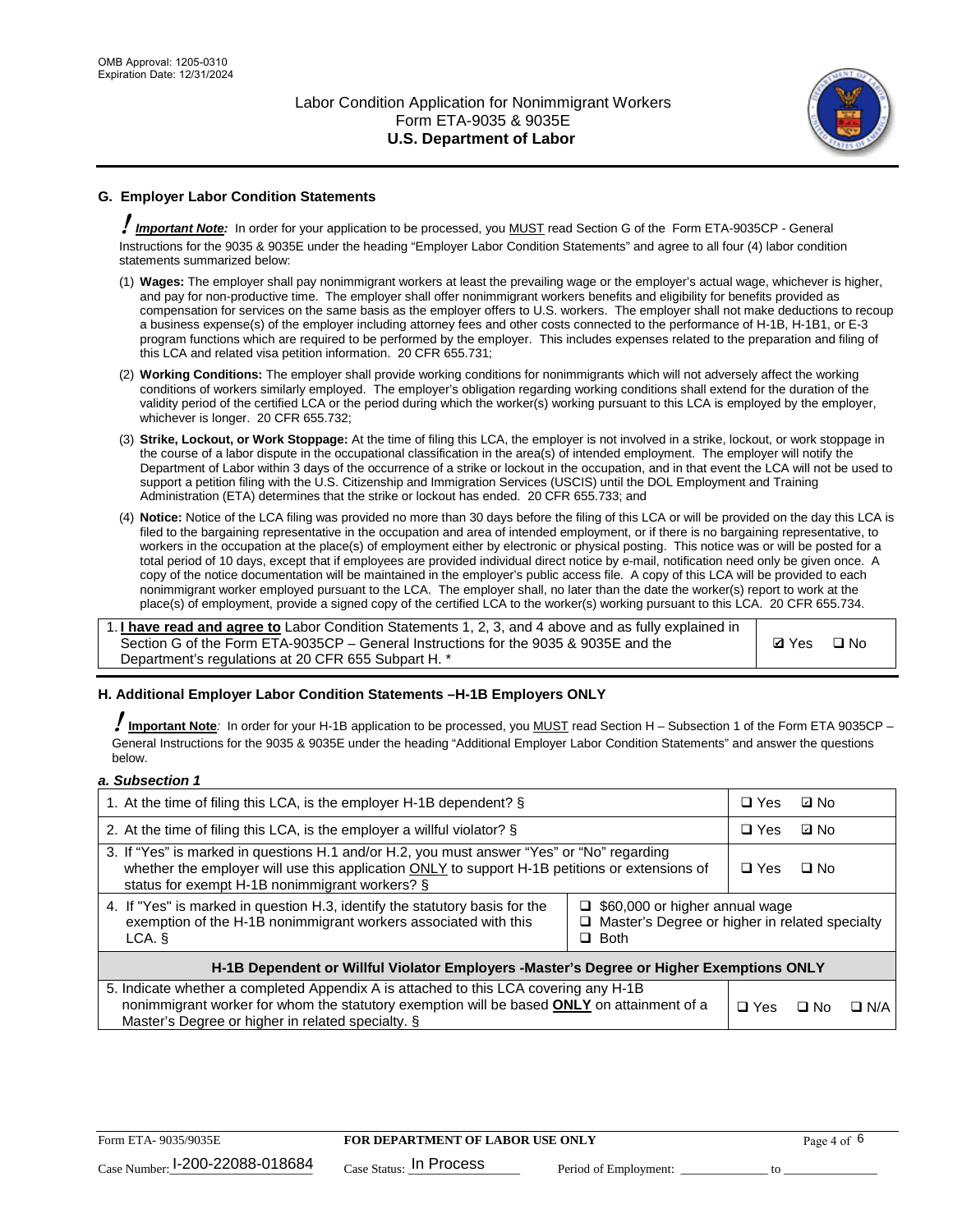

**If you marked "Yes" to questions H.a.1 (H-1B dependent) and/or H.a.2 (H-1B willful violator) and "No" to question H.a.3 (exempt H-1B nonimmigrant workers), you MUST read Section H – Subsection 2 of the Form ETA 9035CP – General Instructions for the 9035 & 9035E under the heading "Additional Employer Labor Condition Statements" and indicate your agreement to all three (3) additional statements summarized below.**

#### *b. Subsection 2*

- A. **Displacement:** An H-1B dependent or willful violator employer is prohibited from displacing a U.S. worker in its own workforce within the period beginning 90 days before and ending 90 days after the date of filing of the visa petition. 20 CFR 655.738(c);
- B. **Secondary Displacement:** An H-1B dependent or willful violator employer is prohibited from placing an H-1B nonimmigrant worker(s) with another/secondary employer where there are indicia of an employment relationship between the nonimmigrant worker(s) and that other/secondary employer (thus possibly affecting the jobs of U.S. workers employed by that other employer), unless and until the employer subject to this LCA makes the inquiries and/or receives the information set forth in 20 CFR 655.738(d)(5) concerning that other/secondary employer's displacement of similarly employed U.S. workers in its workforce within the period beginning 90 days before and ending 90 days after the date of such placement. 20 CFR 655.738(d). Even if the required inquiry of the secondary employer is made, the H-1B dependent or willful violator employer will be subject to a finding of a violation of the secondary displacement prohibition if the secondary employer, in fact, displaces any U.S. worker(s) during the applicable time period; and
- C. **Recruitment and Hiring:** Prior to filing this LCA or any petition or request for extension of status for nonimmigrant worker(s) supported by this LCA, the H-1B dependent or willful violator employer must take good faith steps to recruit U.S. workers for the job(s) using procedures that meet industry-wide standards and offer compensation that is at least as great as the required wage to be paid to the nonimmigrant worker(s) pursuant to 20 CFR 655.731(a). The employer must offer the job(s) to any U.S. worker who applies and is equally or better qualified for the job than the nonimmigrant worker. 20 CFR 655.739.

| 6. I have read and agree to Additional Employer Labor Condition Statements A, B, and C above and |       |           |
|--------------------------------------------------------------------------------------------------|-------|-----------|
| as fully explained in Section H – Subsections 1 and 2 of the Form ETA 9035CP – General           | □ Yes | $\Box$ No |
| Instructions for the 9035 & 9035 E and the Department's regulations at 20 CFR 655 Subpart H. §   |       |           |

### **I. Public Disclosure Information**

! **Important Note***:* You must select one or both of the options listed in this Section.

**sqrt** Employer's principal place of business □ Place of employment

### **J. Notice of Obligations**

A. Upon receipt of the certified LCA, the employer must take the following actions:

- o Print and sign a hard copy of the LCA if filing electronically (20 CFR 655.730(c)(3));<br>
Maintain the original signed and certified LCA in the employer's files (20 CFR 655.7
- Maintain the original signed and certified LCA in the employer's files (20 CFR 655.705(c)(2); 20 CFR 655.730(c)(3); and 20 CFR 655.760); and
- o Make a copy of the LCA, as well as necessary supporting documentation required by the Department of Labor regulations, available for public examination in a public access file at the employer's principal place of business in the U.S. or at the place of employment within one working day after the date on which the LCA is filed with the Department of Labor (20 CFR 655.705(c)(2) and 20 CFR 655.760).
- B. The employer must develop sufficient documentation to meet its burden of proof with respect to the validity of the statements made in its LCA and the accuracy of information provided, in the event that such statement or information is challenged (20 CFR 655.705(c)(5) and 20 CFR 655.700(d)(4)(iv)).
- C. The employer must make this LCA, supporting documentation, and other records available to officials of the Department of Labor upon request during any investigation under the Immigration and Nationality Act (20 CFR 655.760 and 20 CFR Subpart I).

*I declare under penalty of perjury that I have read and reviewed this application and that to the best of my knowledge, the*  information contained therein is true and accurate. I understand that to knowingly furnish materially false information in the *preparation of this form and any supplement thereto or to aid, abet, or counsel another to do so is a federal offense punishable by fines, imprisonment, or both (18 U.S.C. 2, 1001,1546,1621).*

| 1. Last (family) name of hiring or designated official *  2. First (given) name of hiring or designated official *  3. Middle initial § |      |                  |  |
|-----------------------------------------------------------------------------------------------------------------------------------------|------|------------------|--|
| Groom                                                                                                                                   | Ruth |                  |  |
| 4. Hiring or designated official title *                                                                                                |      |                  |  |
| Assoc VP Academic Personnel                                                                                                             |      |                  |  |
| 5. Signature *                                                                                                                          |      | 6. Date signed * |  |
|                                                                                                                                         |      |                  |  |

| Form ETA- 9035/9035E                        | FOR DEPARTMENT OF LABOR USE ONLY |                       | Page 5 of 6 |
|---------------------------------------------|----------------------------------|-----------------------|-------------|
| $_{\text{Case Number:}}$ I-200-22088-018684 | $_{Case\; Status:}$ In Process   | Period of Employment: |             |